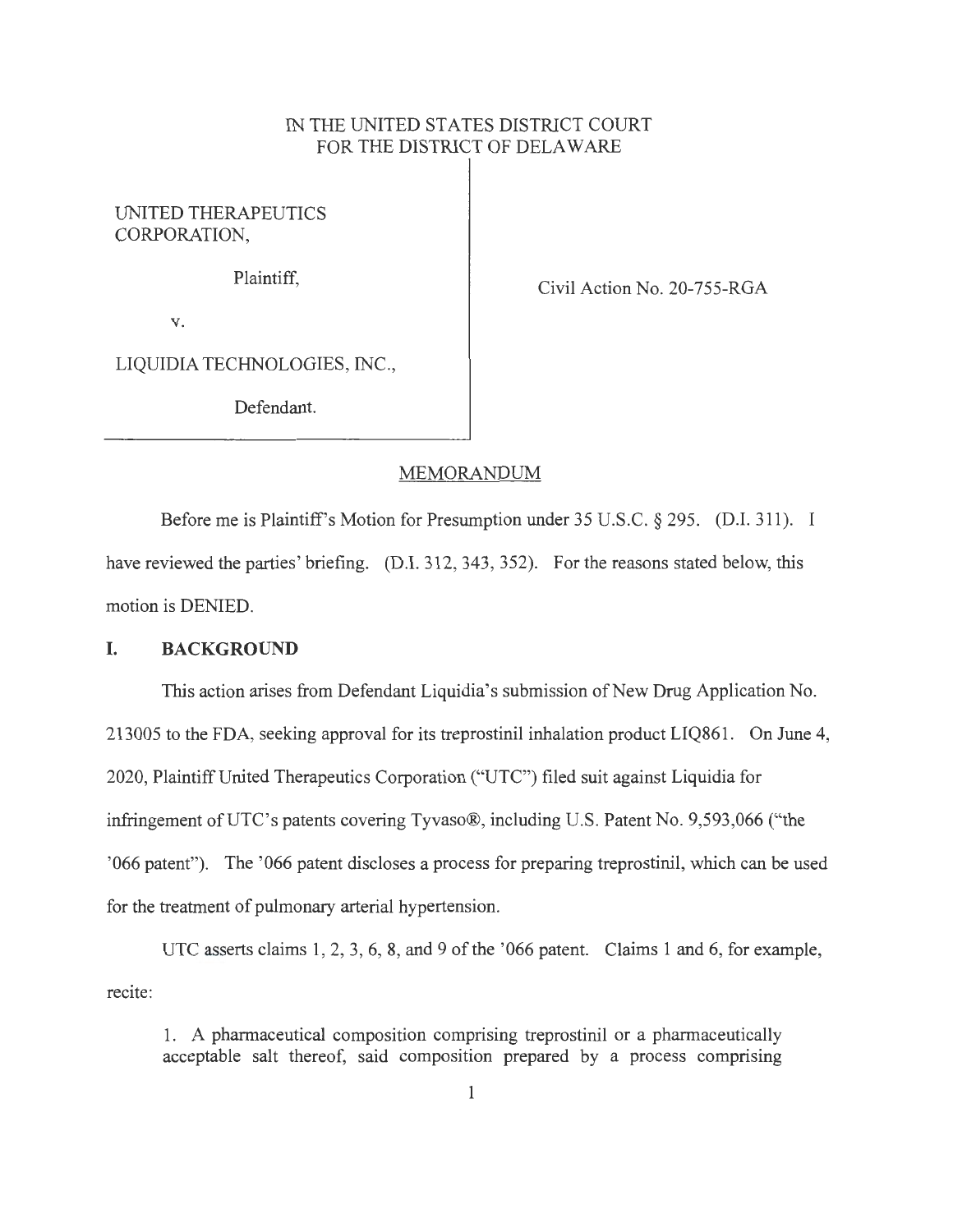providing a starting batch of treprostinil having one or more impurities resulting from prior alkylation and hydrolysis steps, forming a salt of treprostinil by combining the starting batch and a base, isolating the treprostinil salt, and preparing a pharmaceutical composition comprising treprostinil or a pharmaceutically acceptable salt thereof from the isolated treprostinil salt, whereby a level of one or more impurities found in the starting batch of treprostinil is lower in the pharmaceutical composition, and wherein said alkylation is alkylation of benzindene triol.

6. The pharmaceutical composition of claim 1, wherein the isolated salt is stored at ambient temperature.

#### **II. LEGAL STANDARD**

In actions alleging infringement of a "process patent," the court may impose a presumption that the accused infringer's product was made by the patented process and may shift the burden of proving non-infringement to the accused infringer if the court finds: "(1) that a substantial likelihood exists that the product was made by the patented process, and (2) that the plaintiff has made a reasonable effort to determine the process actually used in the production of the product and was unable to so determine." 35 U.S.C. § 295.

As to the first requirement, "the burden for establishing a substantial likelihood of infringement has been described as 'less than .. . proving successfully at a trial by a fair preponderance of the evidence that a product in question was in fact made by the patented process but would be more than a slight possibility that the product was so made. "' *LG Display Co. v. AU Optronics Corp. ,* 709 F. Supp. 2d 311 , 335 (D. Del. 2010) (citation omitted). In other words, the patentee "need only present evidence that would support a reasonable conclusion that the imported product was made by the patented process." *Id.* 

In assessing the second requirement, "courts examine the patentee's discovery efforts and consider whether the patentee followed all of the avenues of discovery likely to uncover the defendant's process, including written discovery requests, facility inspections, first-hand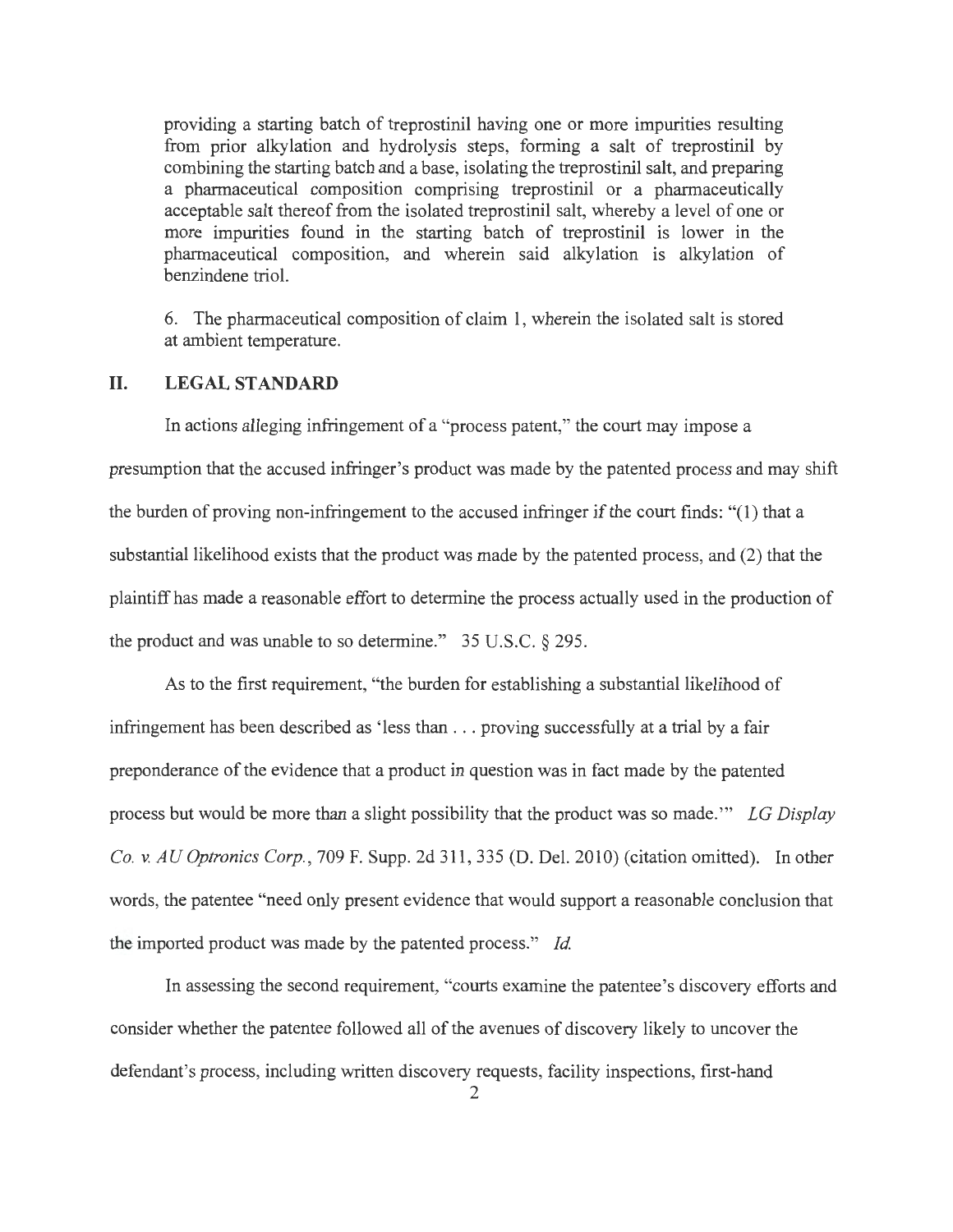observation of the process, independent testing of process samples, the use of experts, and depositions of the defendant's officials." *Id.* (cleaned up).

## **III. DISCUSSION**

The API (treprostinil sodium) used in Liquidia's proposed product is manufactured by Yonsung Fine Chemicals Co., Ltd. ("Yonsung"), a third-party based in Korea. (D.I. 312 at 3). UTC asserts that because Yonsung is outside the Court's discovery powers, UTC has been unable to determine the actual process used by Yonsung. *(Id. at 1).* UTC therefore asks this Court to apply a presumption under§ 295 that Liquidia's proposed product is made using the process claimed in the '066 patent. *(Id. ).* 

As a preliminary matter, Liquidia briefly argues that§ 295 does not apply to asserted claims 1, 2, 3, 6, and 9 because these claims are product-by-process claims, not pure process claims. (D.I. 343 at 10). Section 295 applies to "actions alleging infringement of a process patent based on the importation, sale, offer for sale, or use of a product which is made from a process patented in the United States." 35 U.S.C. § 295. The issue before the Court is whether the term "process patent" includes product-by-process claims. I conclude that it does.

"[P]roduct-by-process claims are limited by and defined by the process." *In re Thorpe ,*  777 F.2d 695, 697 (Fed. Cir. 1985). The Federal Circuit has held, " [P]rocess terms in productby-process claims serve as limitations in determining infringement." *Abbott Lab ys v. Sandoz, Inc.,* 566 F.3d 1282, 1293 (Fed. Cir. 2009) (quoting *Atl. Thermoplastics Co. v. Faytex Corp.,* 970 F.2d 834, 846 (Fed. Cir. 1992)). Because the process steps in product-by-process claims are specific claim limitations and define the scope of the patent protection, the term "process patent" necessarily includes product-by-process claims. Practicing a product-by-process claim results in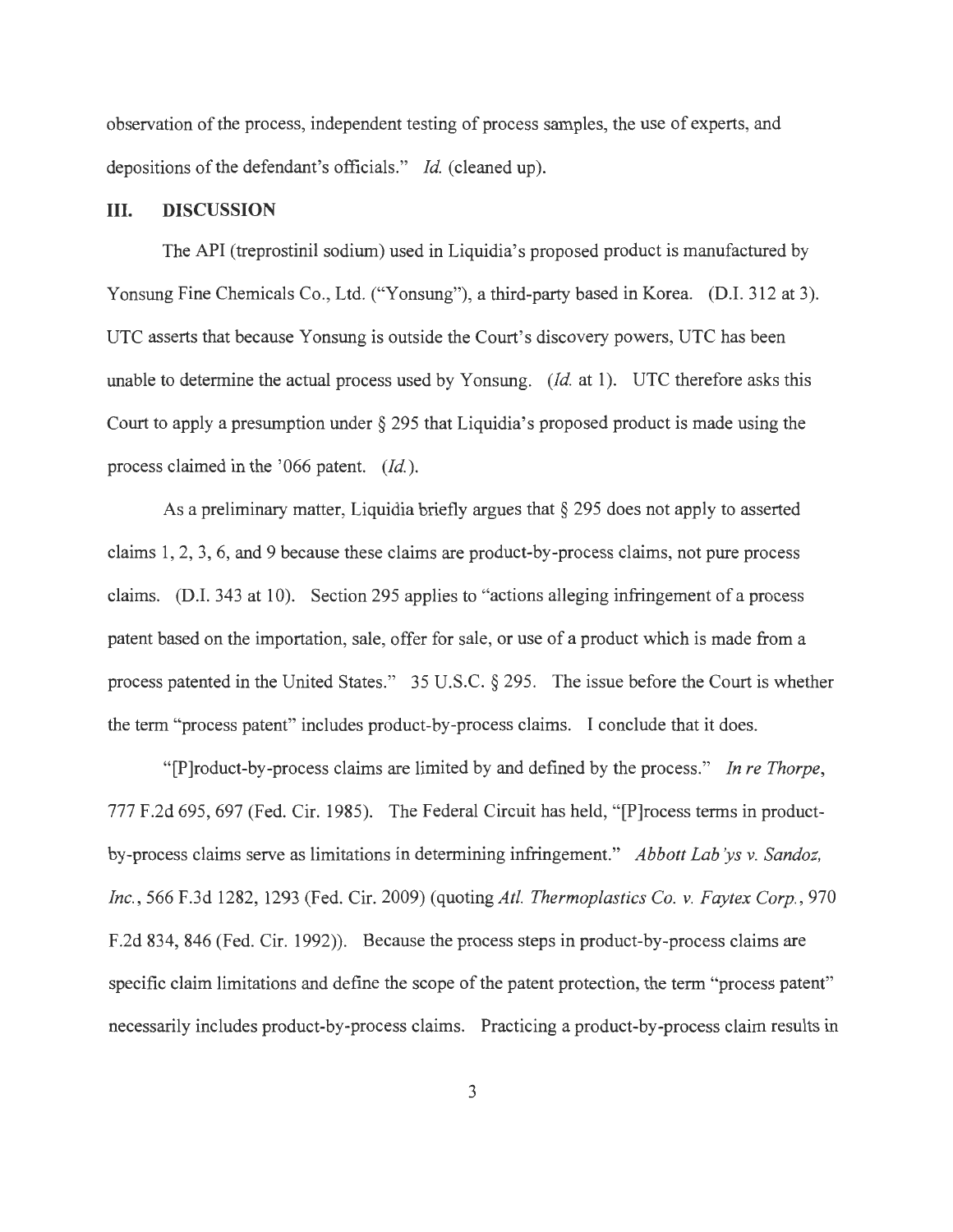"a product which is made from a process patented in the United States" in accordance with § 295. Thus, the plain language of the statute includes product-by-process claims.

Further, applying § 295 to product-by-process claims advances the policy of the statute. The legislative history provides, "This presumption addresses the great difficulties a patentee may have in proving that the patented process was used in the manufacture of the product in question where the manufacturer is not subject to the service of process in the United States." S. REP. No. 100-83, at 57 (1987). To establish infringement of product-by-process claims, the patentee must prove that the accused infringer practiced the process limitations. Thus, a patentee asserting infringement of product-by-process claims faces the same difficulties as a patentee asserting infringement of pure process claims because both patentees need to determine the process used by the accused infringer. There is no logical reason why the benefit of the  $\S$ 295 presumption should only apply to patentees proving infringement of pure process claims and not to patentees who must prove infringement of claims with both process and product limitations. Thus, I hold that the  $\S 295$  presumption can be applied to product-by-process claims.

I decline to apply the§ 295 presumption here, however, because UTC has failed to show that it was unable to determine the actual process used by Yonsung to produce the API. UTC has received extensive discovery regarding Yonsung's manufacturing process. Liquidia produced the open and closed portions of Yonsung's Drug Master File ("DMF"). (D.1. 344, Exs. 1-2). The open portion of the DMF details Yonsung's twelve-step manufacturing process. (D.1. 344-1 , Ex. 1, at 10-15). It also provides impurity test results detecting various impurities

4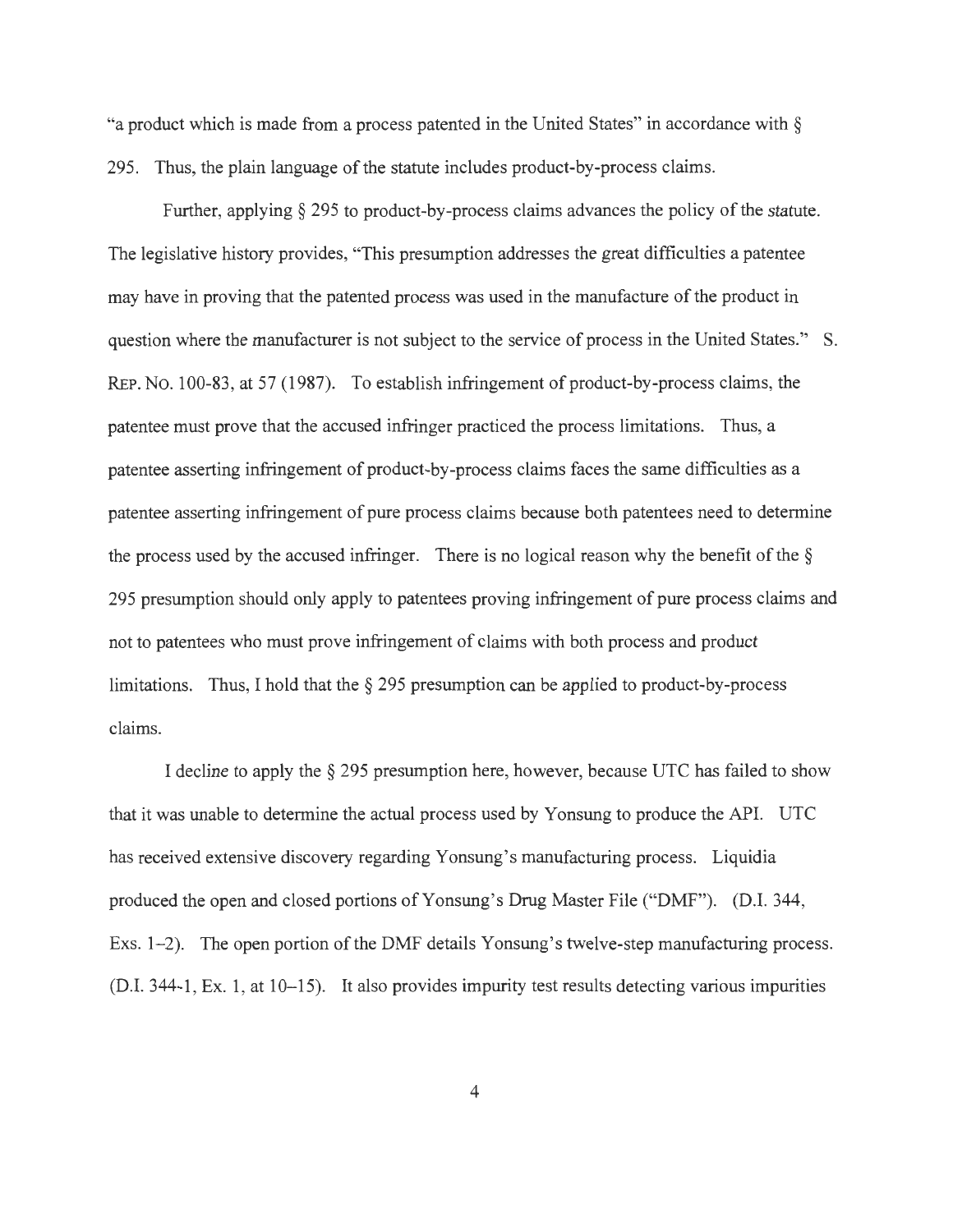in the final treprostinil sodium *(id. at 39–314)* and reports the data from stability tests performed on 600 g batches of treprostinil sodium. *(Id.* at 521–625).

The closed portion of the DMF provides additional impurity data, including the percentages of impurities in the intermediates (BTO03, BTO, TN01, TN02), starting materials (TSE, TSW, methyl bromoacetate), and the final APL (D.I. 344-2, Ex. 2, at 269-80).

Liquidia also produced executed batch production records, quality control testing documentation, and certificates of analysis ("CO As") for batches of the API, intermediates, and starting materials. *(See D.I.* 314-1, Ex. 1,  $\P$  63). The batch production records provide step-bystep instructions for the chemical synthesis of the API and handwritten notes from Y onsung chemists detailing, among other things, the temperatures, pressures, reagent and solvent weights, and start and end times during the synthesis. *(See, e.g. ,* D.I. 345, Exs. 47--48).

The COAs for batches of API disclose impurity test results detecting 15-epi-treprostinil, treprostinil ethyl ester, BTO, any other impurity, residual solvents, and microorganisms. *(See,*  e.g., D.I. 345-3, Ex. 5, at 2-4). The COAs for batches of intermediates and starting materials include impurity test results detecting 15-epi-BTO, 15-epi-TN01, TN02, any other impurity, and/or total impurities. (D.I. 345-4, Ex. 6, at 2-3; D.I. 345-5, Ex. 7, at 2-3).

Finally, Liquidia also provided temperature logging data for two GMP fridges where Liquidia stored the API (D.I. 345, Exs. 39–40), and samples of its proposed product and its treprostinil sodium APL *(See* D.I. 345-6, Ex. 8).

Yet UTC contends that this voluminous discovery is insufficient. First, UTC asserts that it does not have "documents sufficient to show each impurity present throughout the steps of [Yonsung's] manufacturing process." (D.I. 312 at 3). This information is relevant to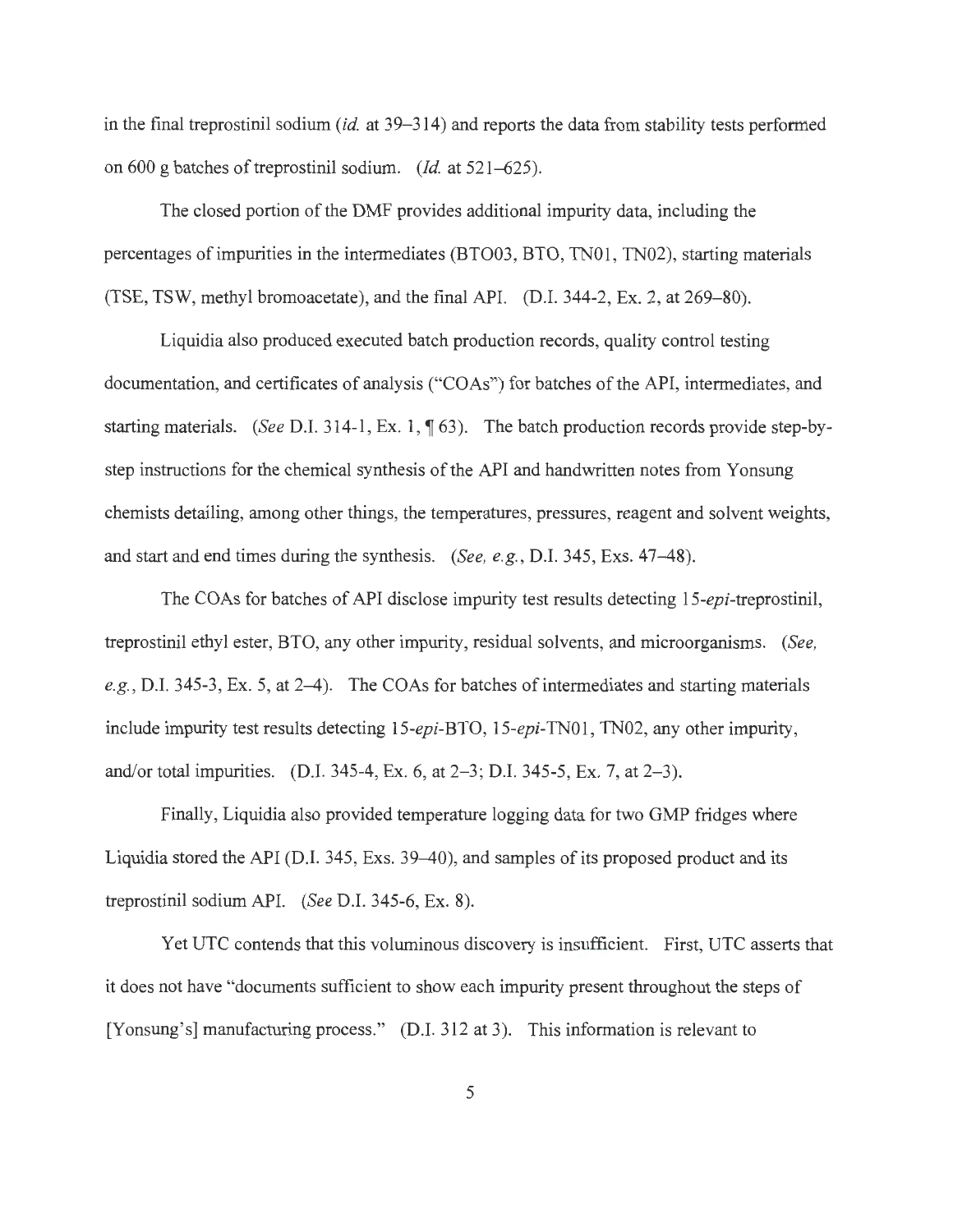establishing infringement of the limitation in claim 1 requiring a "starting batch of treprostinil having one or more impurities resulting from prior alkylation and hydrolysis steps." UTC argues that because the quality control test sheets and COAs for the intermediates only tracked two impurities by name and because UTC was unable to obtain any samples of Yonsung's TN02 intermediate,<sup> $1$ </sup> its experts "were unable to definitively glean . . . the specific synthetic origin of the impurities analyzed." (D.I. 352 at 3-4).

I do not think this problem is a result of the API manufacturer being located in Korea. Instead, this problem relates to UTC's ability to prove infringement, not its failure to understand the actual process used by the Korean supplier. Liquidia has produced the DMF, quality control testing documents, and COAs which all provide impurity data for the intermediates and the final API. It is UTC's burden to use these documents to prove that Liquidia's process meets the claim limitations.

Second, UTC contends that it has "limited information concerning the storage temperatures used throughout the manufacturing and shipping" of the API. (D.I. 312 at 3). This information is relevant to the limitations in claims 6 and 8 which require that the treprostinil salt is stored at ambient temperature. I find that Liquidia has produced sufficient information relating to the storage conditions of the treprostinil sodium. For example, UTC has access to the temperature logger data for Liquidia's GMP fridges that stored the APL *(See* D.I. 345, Exs. 39- 40). UTC also has the COAs, which provide that the treprostinil sodium should be "stored at

<sup>&</sup>lt;sup>1</sup> UTC sought a representative sample of TN02. (D.I. 313-1, Ex. E, RFP No. 7). In response, Liquidia stated that it did not have any samples of TN02 and that Y onsung does not maintain samples of TN02. (D.I. 345-10, Ex. 12, at 2).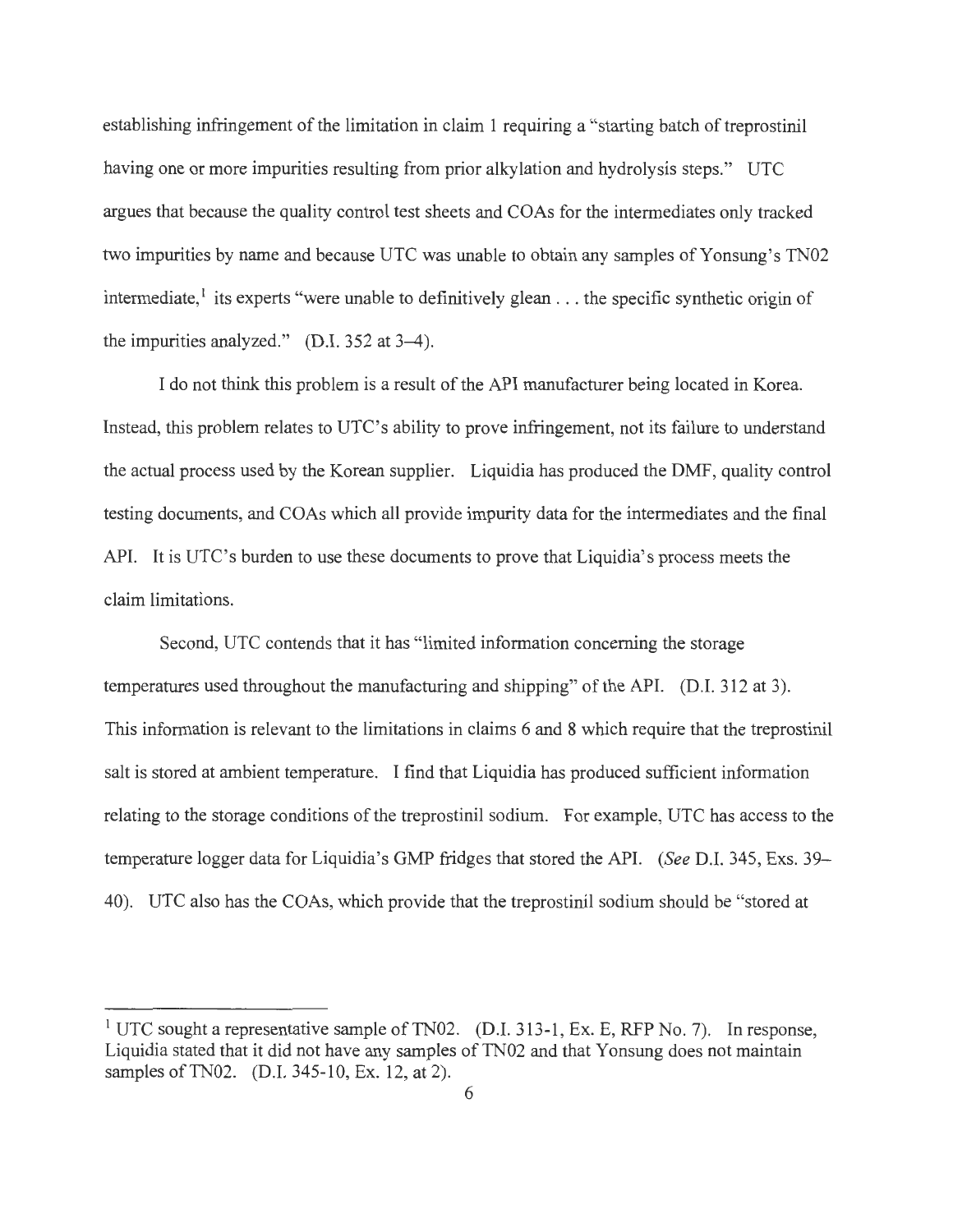2°C to 8°C." (D.I. 344-1 , Ex. 1, at 447, 449, 451 , 518; D.I. 345-33, Ex. 35, at 3; *see also* D.I. 345-3, Ex. 5, at 5 (indicating that the API's storage condition is "cold storage")).

I find that the voluminous documentation produced by Liquidia is sufficient for UTC to reasonably determine the process actually used by Y onsung to manufacture the APL *See, e.g., Nutrinova Nutrition Specialties & Food Ingredients GmbH* v. *Int'/ Trade Comm 'n,* 224 F.3d 1356, 1360 (Fed. Cir. 2000) (declining to apply the§ 295 presumption where "a reasonable plaintiff would be able to determine the process used"). The open and closed portions of the DMF,<sup>2</sup> executed batch production records, quality control testing documentation, and COAs provide extensive details regarding the twelve-step chemical synthesis, the impurities present at each step, and the storage conditions of the APL

This extensive documentation is in stark contrast to the extremely limited documentation received by the patentees in the cases applying the § 295 presumption. *See, e.g. , Creative Compounds, LLC* v. *Starmark Lab 'ys,* 651 F.3d 1303, 1315 (Fed. Cir. 2011) (patentee received no documentation regarding the process performed by the foreign manufacturer); *Dasso Int '/, Inc.* v. *MOSO N Am., Inc. ,* 2021 WL 4427168, at \*6 (D. Del. Sept. 27, 2021) (same); *Syngenta Crop Prot. , LLC* v. *Willowood, LLC,* 2017 WL 1133378, at \*8-\* 11 (M.D.N.C. Mar. 24, 2017) (patentee received "some information about the manufacturing process," but did not receive "any

 $2 \text{ Congress has recognized that the DMF is a useful source for determining the process actually}$ used by foreign manufacturers. *See* S. REP. No. 100-83, at 44 ("The DMF is complied [sic] from information supplied directly to the FDA from the manufacturer and from inspections by FDA personnel in the factories of the manufacturer. However, if the file can be obtained by the U.S. courts under a protective order without violating any other provisions of law, it could be used to assist the court in resolving whether the patented process was used in making the goods in question. It might alleviate the need to rely on indirect forms of evidence, such as chemical analysis, to trace the process used.").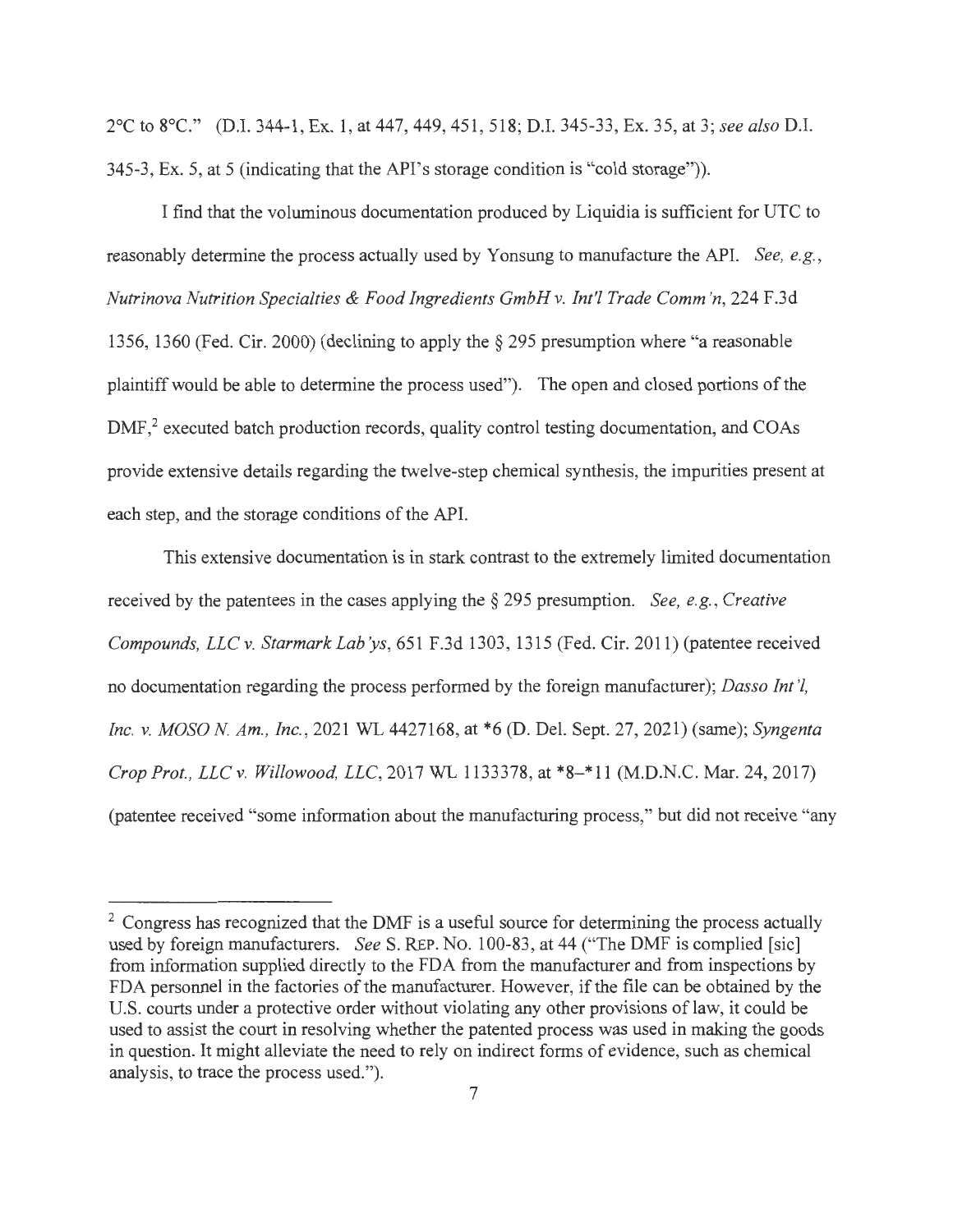manufacturing or batch records" to confirm the foreign supplier's testimony), *ajf'd in part, vacated in part, rev 'd in part on other grounds,* 944 F.3d 1344 (Fed. Cir. 2019).

The documentation provided here is sufficient for UTC to determine the actual process used. It is UTC's burden to use this documentation to prove whether the accused process meets the claim limitations. Thus, I decline UTC's request to apply the§ 295 presumption.

## **IV. CONCLUSION**

An appropriate order will issue.

Entered this **???.** day of March, 2022.

rolls aufnun

United States District Judge